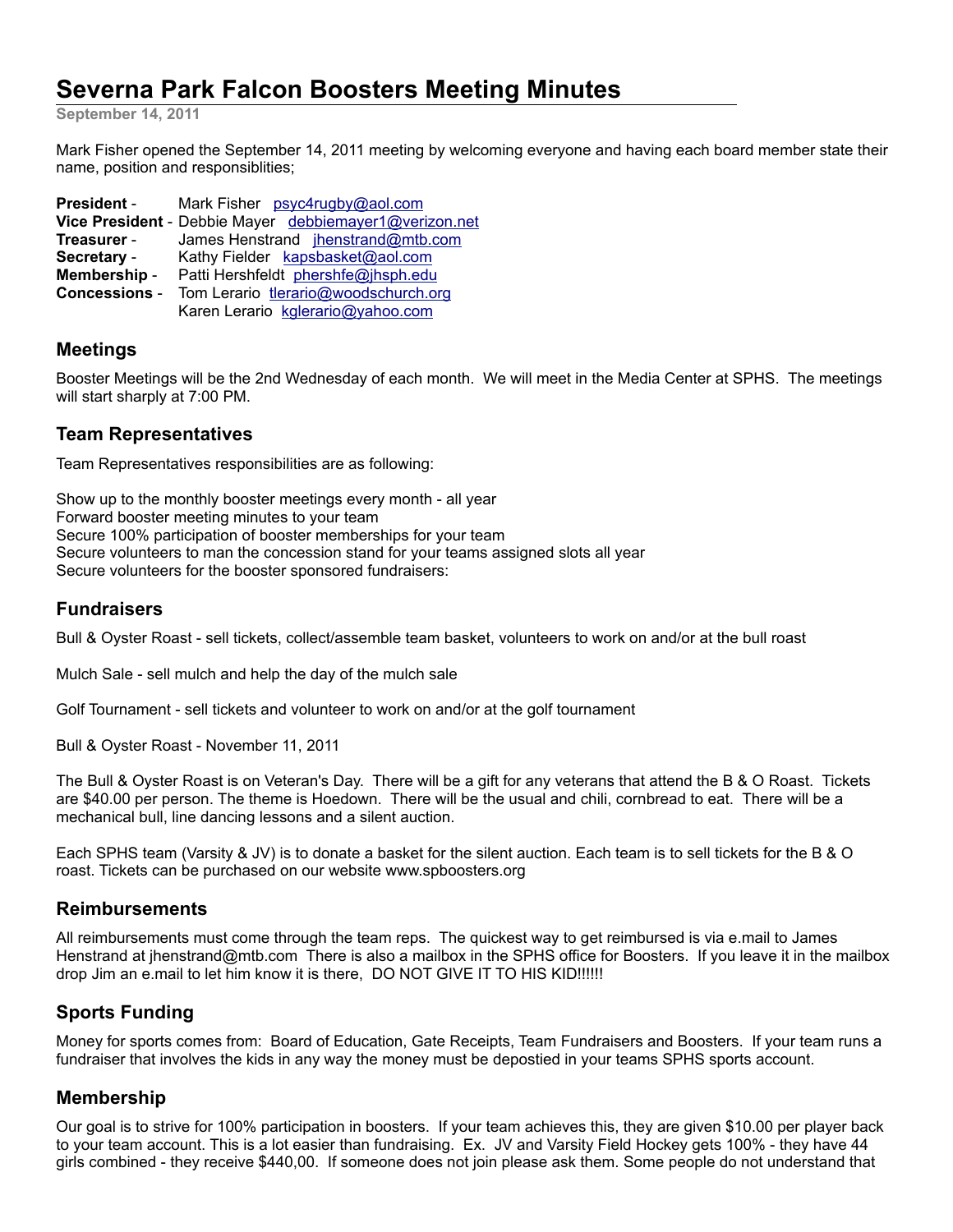them not joining is costing your team X dollars. If there is a hardship discuss it with membership or have your team pay the fee. Most of the time this is well worth it.

## **New Business**

Uniform costs - the county allots an amount of money each year for team uniform funds. We will have to make adjustments to this after researching uniform costs for each sport.

We voted on purchasing hudl.com for our entire sports program at SPHS. This will be a great recruiting tool for athletes interested in playing in college. Each team can benefit from using it. So recruit a parent that can record your teams games.

We will be funding busing for the Cross Country team up to \$3,000 for this year. We will revote if more funding is needed.

## **New Sports at SPHS**

Unified Tennis - Coach Chamberlian Unified Bowling - In spring of 2011 Unified Bocce Ball was added and a huge success

We have to sadly report that there will not longer be gymnastics as a sport in our county.

# **Coaching at SPHS**

SPHS Varsity Football has a new coach - Mike Price

We will be interviewing for a new Tennis coach in October.

## **Team Game Schedules**

You can access your team's game schedule at www.severnaparkhigh.digitalsports.com or going to the www.aacps.orgwebsite clicking on SPHS then Athletics.

# **Discount Game Tickets**

Discount passes for regular season games at SPHS are on sale at the ticket booth for \$30.00 for 10 games. You get a card for 10 entrance fees and each time you use it they punch your card.

# **The Falcon is Back**

Our Falcon has been repaired and is now perched on top of the field house. There are also some awesome murals inside the field house of our student athletes.

# **SPHS Hall of Fame**

Hall of Fame inductees will be introduced homecoming weekend at half time of the football game. Homecoming will be the last weekend in October. The football team will play Meade HS. That will also be Senior Night for Football. It will be a great night to come out to SPHS. We will start off with our tribute to the senior. At half time the Hall of Fame inductees will be introduced and the homecoming court will be announced.

Hall of Fame inductees are listed on the website. The Hall of Fame Banquet will be the Saturday October 29, 2011 at Chartwell Country Club. Tickets are \$40.00 per person.

Karin Peterson will also be inducted into the Anne Arundel County Hall of Fame. Date to be announced.

# **Winter Sports Registration**

Registration will be November 10, 2011 at 2:30 in the SPHS cafeteria for all winter sports. Winter Sports tryouts start November 15, 2011.

All Athletes must have the following each year to play sports:

Physical dated after June 1, 2011 Parent Permission Form (completely filled out including insurance information)